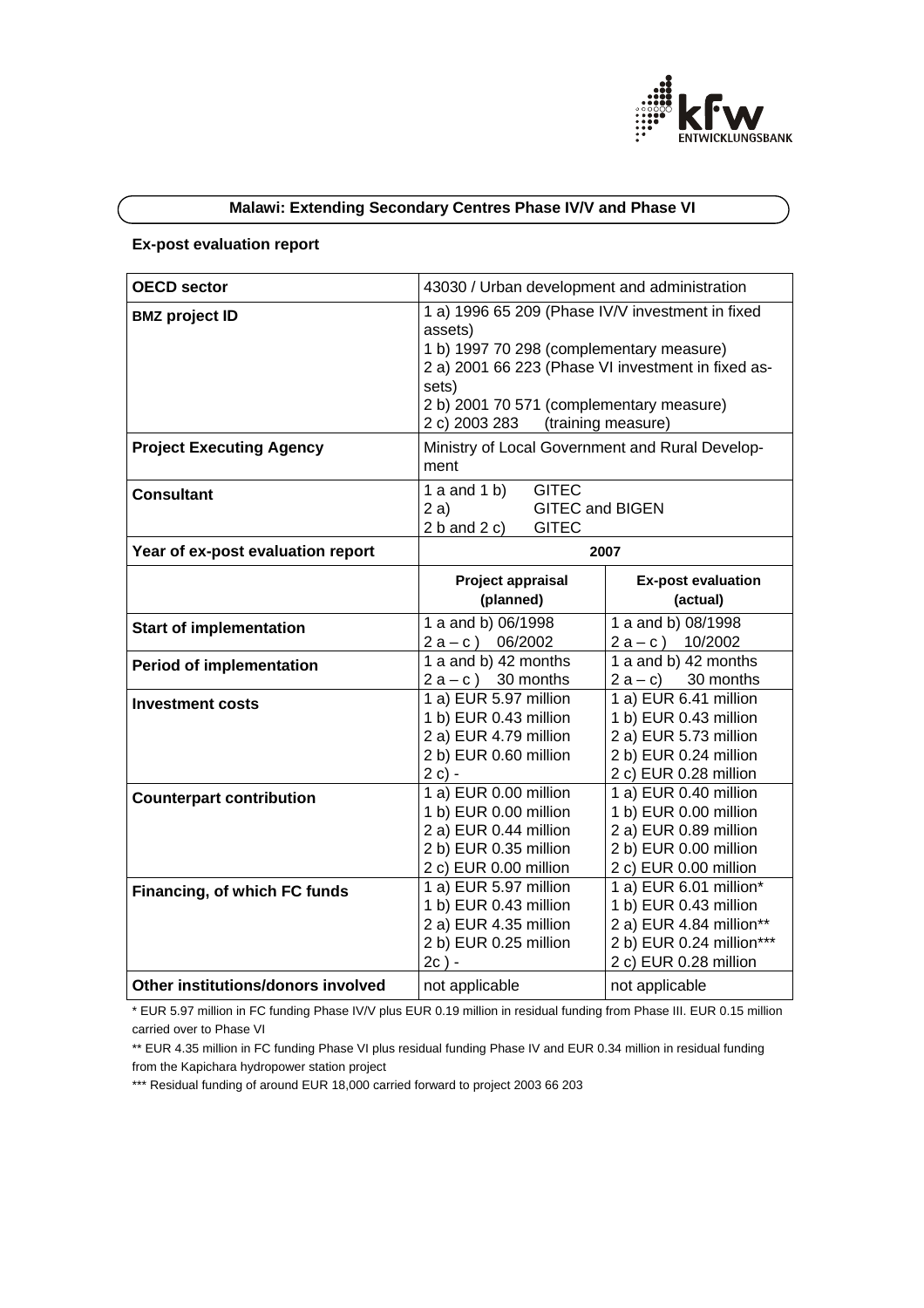| Performance rating (all projects)     | 3 |
|---------------------------------------|---|
| • Relevance                           | 3 |
| • Effectiveness                       | 3 |
| • Efficiency                          | 3 |
| Overarching developmental im-<br>pact | 3 |
| <b>Sustainability</b>                 | 3 |

### **Brief description, overall objective and project objectives with indicators**

The programmes "Extending Secondary Centres Phase IV/V and VI" centred on strengthening municipal infrastructure in selected medium-sized towns in Malawi. The group of measures that were financed consisted of economic infrastructure projects to generate revenues (e.g. extending markets, building bus stations and industrial parks) and measures to improve social infrastructure (e.g. improving living conditions in squatter settlements). An urban management advisor provided flanking support for the municipal administrations of the towns participating in the programme.

The overall objective of the two programmes was to help achieve more balanced regional and thus economic and social development in Malawi. At the time of the appraisal, no data were collected on the economic and social situation of the secondary towns participating in the programme in comparison to the primary towns. Ex-post, the overall objective is therefore assessed in terms of the programmes' contribution to improving the economic and social conditions in the respective towns. No specific indicator was defined to measure the achievement of the overall objective.

The programme objectives were to eliminate urban development bottlenecks through the targeted extension of municipal infrastructure, to create an enabling environment for economic activity and to improve the living conditions of the urban poor. A further aim was to strengthen the generally weak financial base of the towns participating in the programme. The target group are inhabitants of these towns and the surrounding areas, especially the poor. The following indicators were defined in order to measure the achievement of the programme objectives (in each case two years after the commencement of operation): (a) at least 80% of the financed projects are appropriately used; (b) at least 75% of the revenue-enhancing projects operate on a cost-covering basis and are appropriately maintained.

## **Project design / major deviations from the original project planning and their main causes**

In Phases IV and V, support was provided to five secondary towns: Mzuzu, Kasungu, Salima, Mangochi and Liwonde. In Phase VI, the measures planned in the previous phases were completed in Liwonde and Salima, and Balaka was incorporated into the programme for the first time. Prior to selection, bottleneck analyses were conducted and the results reviewed with the Department of Local Government. A multisector approach was adopted in the selection of the individual measures. Based on a list of priorities, the measures to be financed were set out in a participatory process involving the responsible persons in the respective towns and the Project Implementation Unit (PIU). The corresponding bottleneck analyses were on hand when the projects were appraised and included initial proposals on the particular economic and social infrastructure facilities to be established or extended. Complementary training and support measures were also provided to enable the municipal administrations to discharge various tasks more effectively.

The following measures were implemented: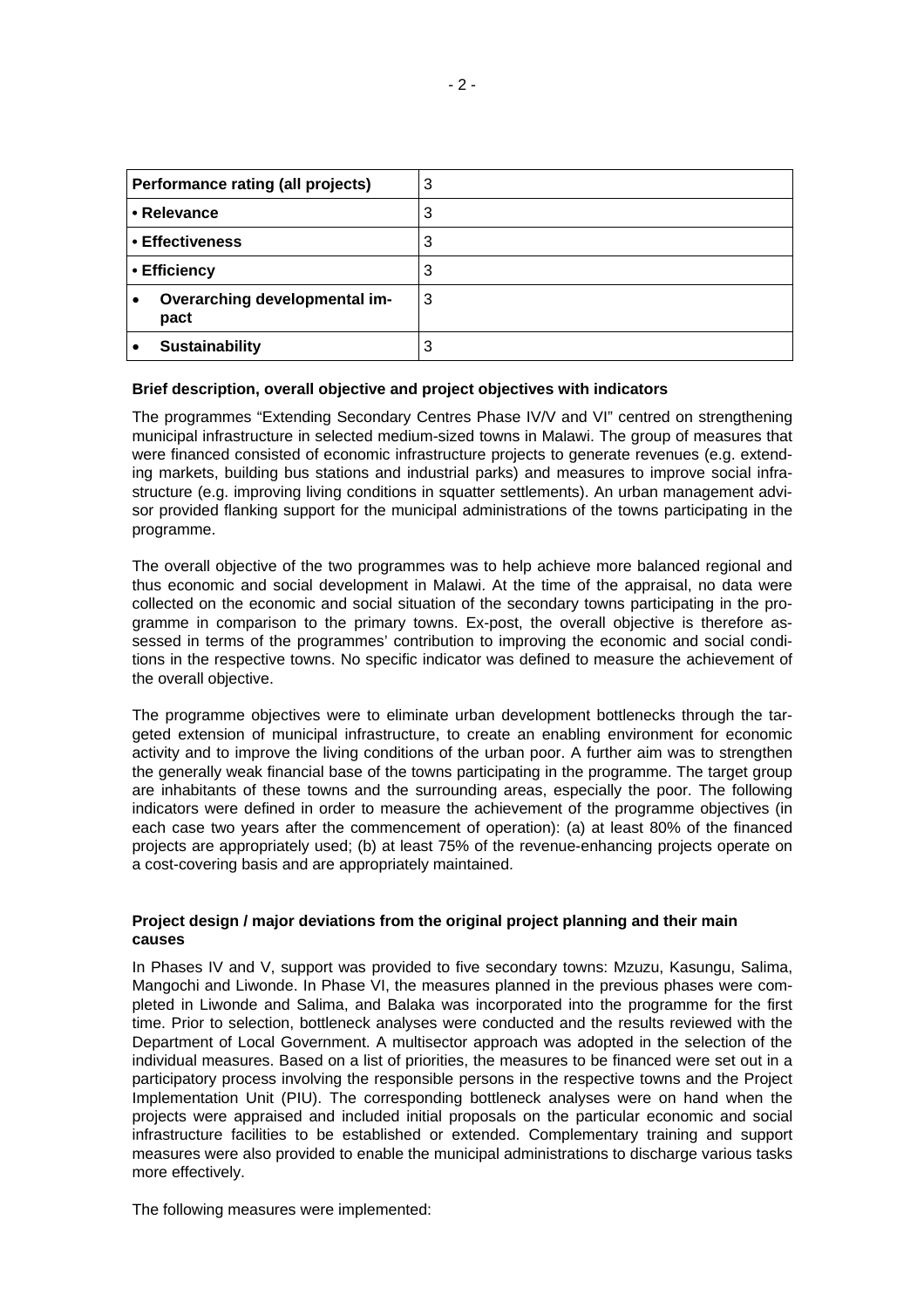- Improvements to eight central markets with a total surface area of  $77,200 \text{ m}^2$  (surfacing work, renovation and in some cases the construction of new public toilets) with around 3000 platforms for market stalls and ca. 250 self-contained shops and restaurants; new construction and part extensions to nine satellite markets with a total surface area of 43,650m<sup>2</sup> (storage facilities, toilets and surfacing work) with 1,610 platforms for market stalls and 80 small shops;
- Extension of business centres with a total surface area of  $256.000<sup>2</sup>$  (in part new construction of existing infrastructure and new development of other commercial plots);
- Construction of three bus stations and renovation of three bus stations with a total surface area of 29,940 $m<sup>2</sup>$  (covered waiting areas, public toilets and an administration building) including the construction of nine small shops;
- Improvement of Urban Traditional Housing Areas (UTHAs) with a total surface area of 3,058,800  $m^2$  including the development of roads, paths, surface drainage, drinking water points and the introduction of a cadastral system (parcellation of 4,600 existing and new residential plots in Phase IV/V and around 1,500 plots in Phase VI);
- Construction of 58 km of bitumen, gravel and earth roads, 70 km of open or walled drainage ditches as part of the extension of the business centres and traditional housing areas;
- New construction or extension of municipal administration buildings and a town hall:
- Construction of an abattoir and a sports stadium;
- Consultancy services for construction planning, public tendering procedures and the supervision of building work;
- Consulting services to the municipal administrations of the towns participating in the programme within the framework of the complementary support and training measures.

#### **Key results of the impact analysis and performance rating**

In the ex post evaluation, 28 individual (ca. 60%) projects were randomly selected and evaluated. Restrictions in the level of use were identified in six cases. In the past, some delays in the occupation and construction of dwellings were observed at the UTHAs. This seems to be the case in the four UTHAs, whose current usage rates stand at only 50-66%. On the other hand, the problems relating to the use of the market in Salima and the sports stadium in Balaka are probably of a long-term nature.

According to information provided by the participating towns, the income generated by the revenue-enhancing subprojects exceeds the directly attributable costs and is thus strengthening the financial position of the municipalities. The revenues generated through the projects vary considerably between the individual towns, amounting to between 10% and 27% of total municipal revenues. The financial data do not however tell the whole story, as the personnel costs for the operation and maintenance of the individual projects are not listed separately. If we assume annual maintenance expenditure to be 2% of investment costs, which appears plausible, the income-generating projects part-financed out of FC funds are generating surpluses in three of the four towns examined. The surpluses posted by the municipalities are channelled into the general budget of the town administrations and chiefly used to finance operating costs, especially municipal payroll expenses. No provisions are made for regular preventive maintenance and repair work or for unplanned repairs. In the subcomponents that account for almost 30% of the FC funding, the lack of regular maintenance and extended repair times are causing maintenance deficits. The deficits in regular maintenance and repair work are a risk for the future operation and sustainable use of the financed systems and faciliites. This risk is in part offset by the simple, low-maintenance technical concept adopted for the infrastructure components. Despite maintenance gaps or delays, it will still be possible to operate and use most of the financed systems and facilities for some time. This was also the case in individual projects implemented in earlier phases of the FC programme.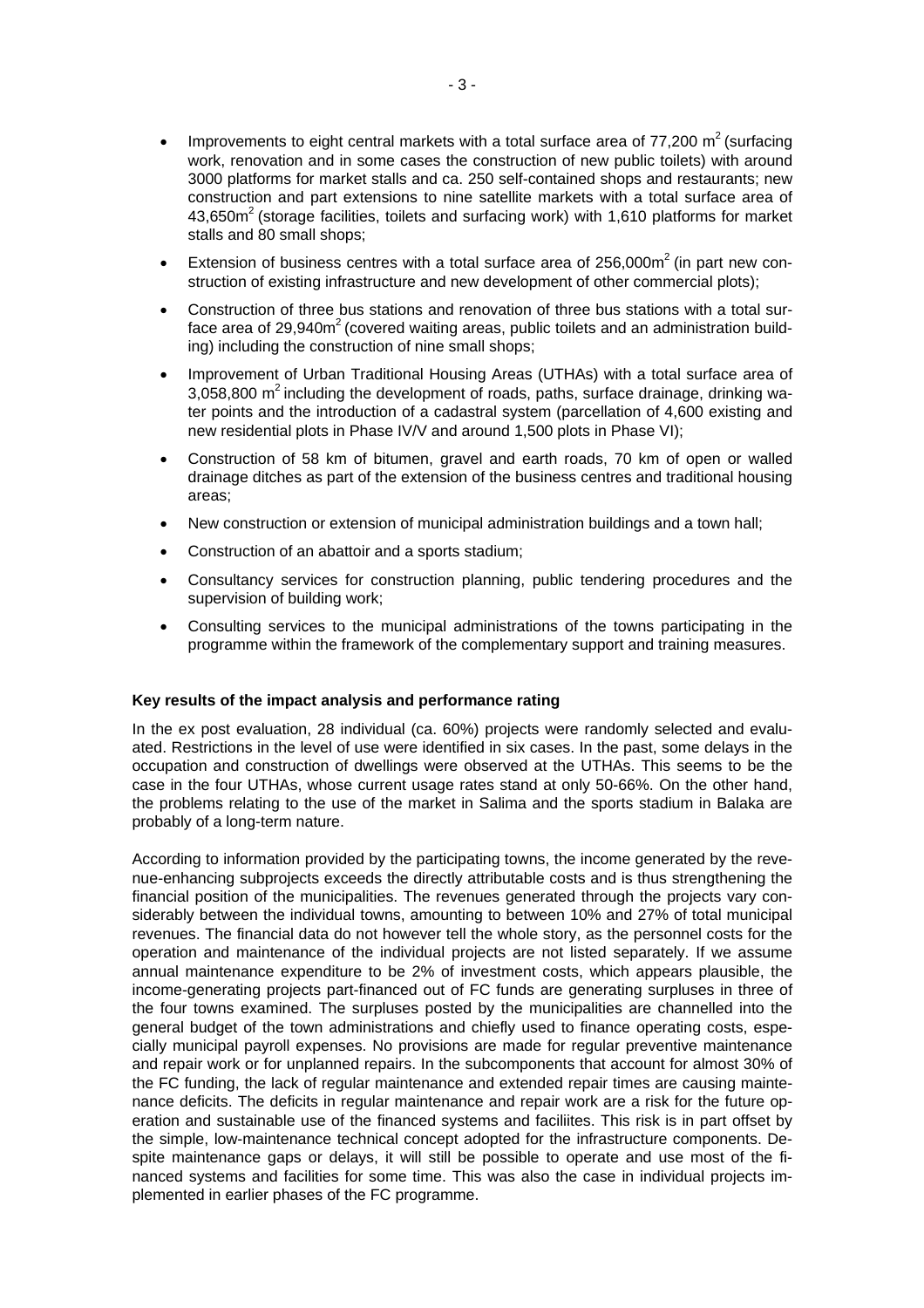The living conditions of the poor in the UTHAs (est. 32,000) were improved considerably. With the newly constructed drainage ditches, the UTHAs are now better protected against flooding in the rainy season than at the time of the project appraisal. Owing to the road construction measures, the UTHAs, which are generally located on the urban peripheries, are now better linked to the town centres. Detailed information is not available, but it seems plausible that the improved connections to the urban business centres are enhancing employment opportunities for the UTHA inhabitants. The demarcation and registration of plots in the UTHAs and the granting of ownership rights has improved the legal security of the inhabitants and led to a noticeable increase in investment on their part in building and improving their houses.

The programmes contributed to boosting economic activity in the towns. Clear evidence of this is the presence of tradespersons and service providers in the newly developed business areas and the generally acceptable level of use of the markets and bus stations. Due to the volume of people passing through, the latter locations are much in demand as investment locations and have attracted restaurants, telecommunications shops, copy shops and offices for various service providers. In addition, the inhabitants of the upgraded UTHAs have invested in house improvements. A clear sign of the improved economic situation is that banks have opened branches in some of the towns in the programme (e.g. Salima). Although precise information is not available, we can assume that the FC-financed measures have triggered a significant level of private investment.

As a result of the complementary support and training measures, the municipal administrations and user groups were placed in a position to take an active part in programme planning and implementation. High levels of fluctuation in the municipal administrations (the result among other things of the high HIV infection rate) and the dissolution of the elected town parliaments have meant that the knowledge disseminated is to some extent no longer available in the towns.

The programmes have contributed to improving living conditions, especially among poor population groups, which account for more than 30% of the inhabitants of the towns. Through the activities aimed at strengthening the economic base of the secondary towns, an implicit programme objective was to promote decentralisation. An essential element of the programmes was to secure the participation of the beneficiaries in planning the individual projects. In some components, the programmes indicate potential for improving gender equality, for example if women gain greater economic independence as traders. This potential was not purposefully exploited through support measures. The individual projects had no significant negative environmental impacts. The programmes did not target improvements in environmental protection or resource conservation.

We evaluate the developmental efficacy as follows:

Relevance: The modified overall objective was to help improve the economic and social conditions of the population living in the towns receiving support. In view of the rapid urbanisation in Malawi, primarily attributable to migration, the programme is of high developmental priority. The results chain was fundamentally plausible: financing improvements in economic and social infrastructure in order to enable towns to increasingly generate their own revenues and to improve the living conditions of the inhabitants in the UTHAs (squatter settlements). There are deficits in terms of alignment, as the FC programmes were implemented within the framework of a project unit (Project Implementation Unit) specifically set up for this purpose. The effectiveness of the development measures is impaired as the level of coherence is lower than desirable. Firstly, the national financial transfer allocated in the context of the urban decentralisation policy has to date clearly failed to reach the target values and, secondly, the political decentralisation process has faltered with the postponement of the local elections. To date, the various donors have not made much headway in terms of harmonising and coordinating the various decentralisation support measures. We evaluate the relevance of the programmes as satisfactory (Sub-rating: 3).

Effectiveness: The programme objective was to improve the services offered to citizens through the targeted expansion of municipal infrastructure. A further objective was to strengthen municipal finances by generating revenues from business infrastructure services. The achievement of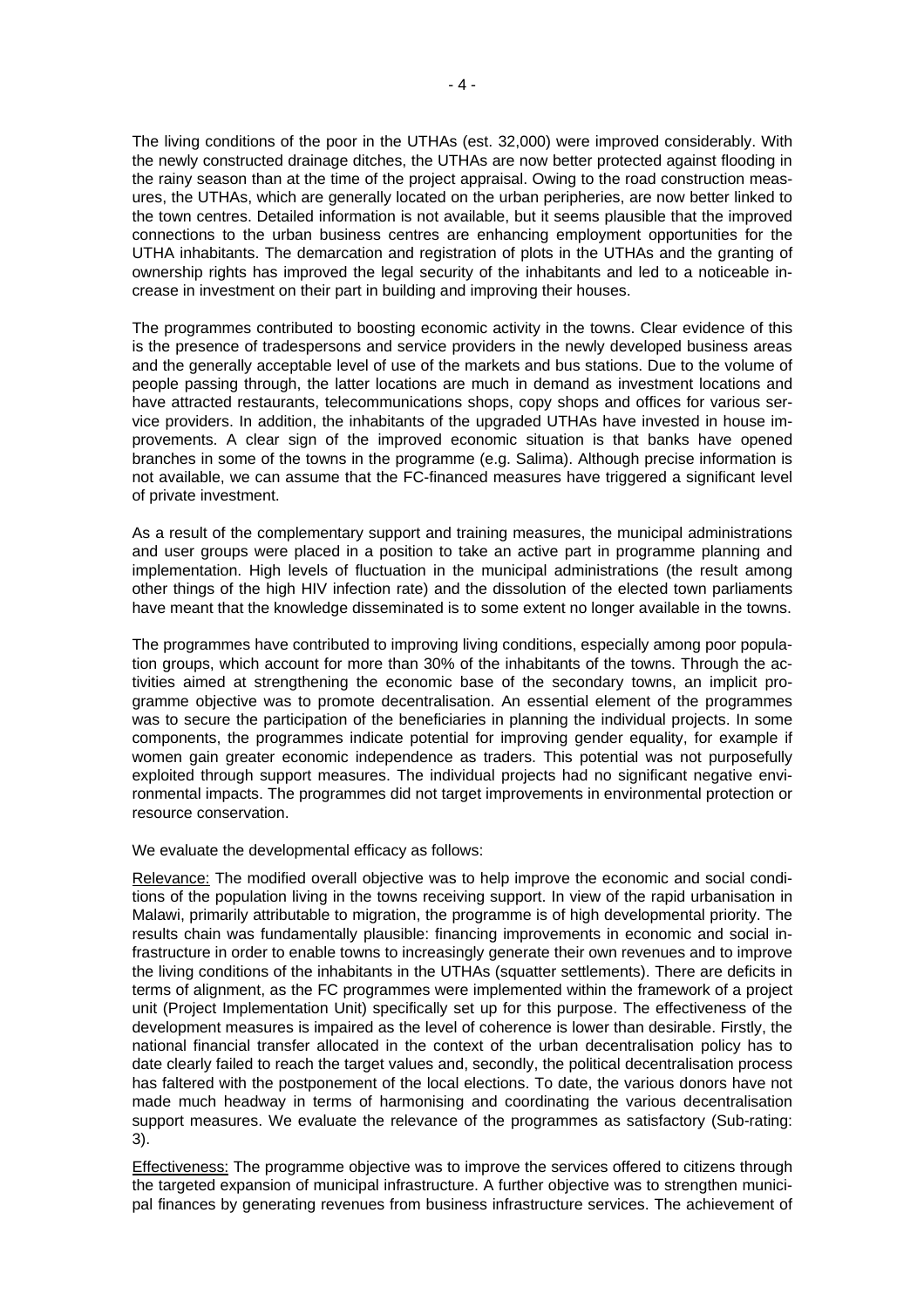objectives was to be measured in terms of the appropriate levels of use (at least 80%) at the individual projects; 75% of the individual revenue-enhancing projects were required to operate on a cost-covering basis. At the time of the project appraisal, no baseline survey was carried out to ascertain the living conditions of the poor living in the towns, and there are no accurate data on the use of the markets and bus stations. Collecting the corresponding quantitative data would entail considerable additional cost. Usage restrictions are evident in around 21% of the projects. Applying realistic maintenance costs, three of the four towns for which corresponding data are available are running surpluses and thus operating on a cost-covering basis. We evaluate the effectiveness of the programmes as satisfactory (Sub-rating: 3).

Efficiency: Consultancy service costs are in the upper range and account for between 25% and 28% of investment costs. This is due to the fact that more capacity development inputs were required at institutional level than originally planned and, in the absence of sufficient local expertise, these services were provided by international consultants. The construction contracts were awarded following a national competitive bidding procedure among prequalified building companies; the costs are evaluated as appropriate (production efficiency). Applying realistic maintenance costs, three of the four towns for which corresponding data are available generated surpluses on the delivery of business infrastructure services (allocation efficiency). In terms of the impacts achieved, especially for the poor, the cost of expanding the UTHAs was acceptable. We evaluate the efficiency of the programmes as satisfactory (Sub-rating: 3).

Overarching developmental impact: The modified overall objective was to help improve the economic and social conditions of the local population. There are no precise data available on the extent to which the individual projects improved living conditions, especially of poorer population groups. However, it seems plausible that especially the measures that addressed the Urban Traditional Housing Areas brought about improvements in the living conditions of the local population (around 32,000 people). Thanks to the newly constructed roads, these settlements are now connected to the urban centres, and the poor living there have improved access to the urban markets and other economic and social infrastructure services. The drainage facilities now prevent flooding in the settlements during the rainy season. In some cases, the beneficiaries have made significant follow-up investments in the economic infrastructure (e.g. construction of market stalls). The Malawian Government has provided less funding to the towns through fiscal transfers than originally planned, and this is hampering the further extension of the social infrastructure by the municipal administrations. We evaluate the overarching developmental impact as satisfactory (Sub-rating: 3).

Sustainability: There are a number of risks to sustainability: the know-how disseminated to the municipal administrations through the complementary measure (above all on the drafting and application of urban development and financing plans) is being gradually lost through staff fluctuation and HIV-related absences. The towns themselves are not able to provide the necessary training for new employees. The lack of maintenance plans and insufficient financial provisions for extensive repairs are impacting negatively on the upkeep of the infrastructure projects. These risks are partly offset by the fact that most of the facilities require little maintenance. Overall, we assume that the key infrastructure components that were financed will be maintained and kept operational to a sufficient degree. We evaluate sustainability as satisfactory (Sub-rating: 3).

Overall, we evaluate the developmental efficacy of the programmes as satisfactory (Sub-rating: 3).

#### **General conclusions and recommendations**

In order to improve donor harmonisation and boost implementation efficiency, a joint financing and implementation mechanism should be further pursued as proposed in the Local Development Fund concept. Further support in the area of decentralisation should be tied to the implementation of the relevant reform steps by the Malawian Government (local elections, progress towards fiscal decentralisation by raising the level of fiscal transfers from the state to the towns).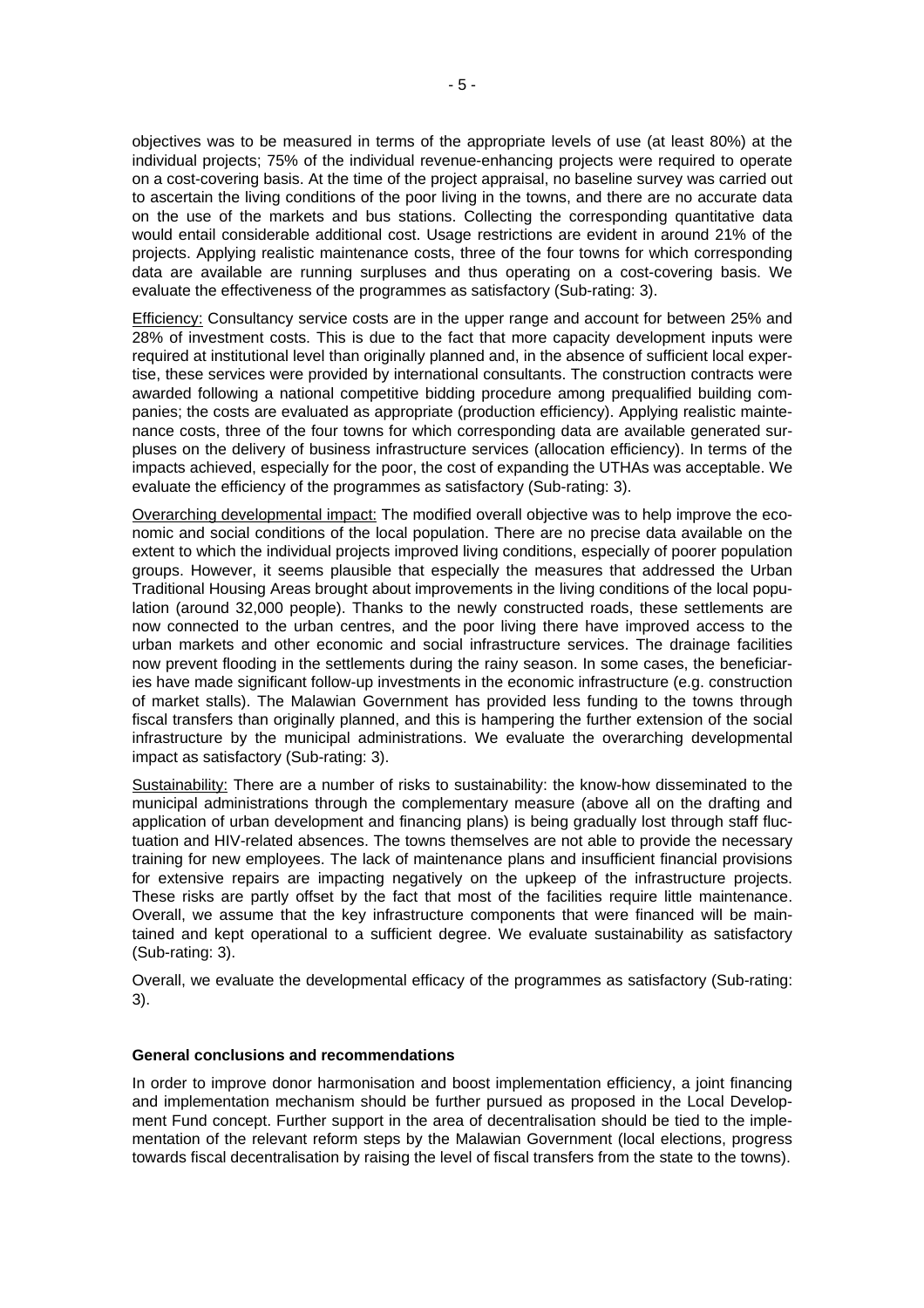The participatory selection of individual measures in itself is no guarantee that developmental bottlenecks at municipal level will be reduced. The selection criteria should therefore be defined such that only measures that promise a clear reduction in local developmental bottlenecks are financed out of FC funds, that these measures are linked to services/goods typically provided by municipalities, and that the communities can clearly demonstrate they have the capacities necessary to ensure sustainable operation.

In urban development programmes, the economic and social living conditions at the project locations should be precisely compiled in baseline surveys in order to be able to measure their impacts more precisely.

#### **Notes on the methods used to evaluate project success (project rating)**

Projects are evaluated on a six-point scale, the criteria being relevance, effectiveness (outcome), "overarching developmental impact" and efficiency. The ratings are also used to arrive at a final assessment of a project's overall developmental efficacy. The scale is as follows:

- 1 Very good rating that clearly exceeds expectations
- 2 Good rating fully in line with expectations and without any significant shortcomings
- 3 Satisfactory rating project falls short of expectations but the positive results dominate
- 4 Unsatisfactory rating significantly below expectations, with negative results dominating despite discernible positive results
- 5 Clearly inadequate rating despite some positive partial results the negative results clearly dominate
- 6 The project has no positive results or the situation has actually deteriorated

A rating of 1 to 3 is a positive assessment and indicates a successful project while a rating of 4 to 6 is a negative assessment and indicates a project which has no sufficiently positive results.

Sustainability is evaluated according to the following four-point scale:

Sustainability level 1 (very good sustainability)

The developmental efficacy of the project (positive to date) is very likely to continue undiminished or even increase.

Sustainability level 2 (good sustainability)

The developmental efficacy of the project (positive to date) is very likely to decline only minimally but remain positive overall. (This is what can normally be expected.)

Sustainability level 3 (satisfactory sustainability)

The developmental efficacy of the project (positive to date) is very likely to decline significantly but remain positive overall. This rating is also assigned if the sustainability of a project is considered inadequate up to the time of the ex post evaluation but is very likely to evolve positively so that the project will ultimately achieve positive developmental efficacy.

#### Sustainability level 4 (inadequate sustainability)

The developmental efficacy of the project is inadequate up to the time of the ex post evaluation and an improvement is very unlikely. This rating is also assigned if the sustainability that has been positively evaluated to date is very likely to deteriorate severely and no longer meet the level 3 criteria.